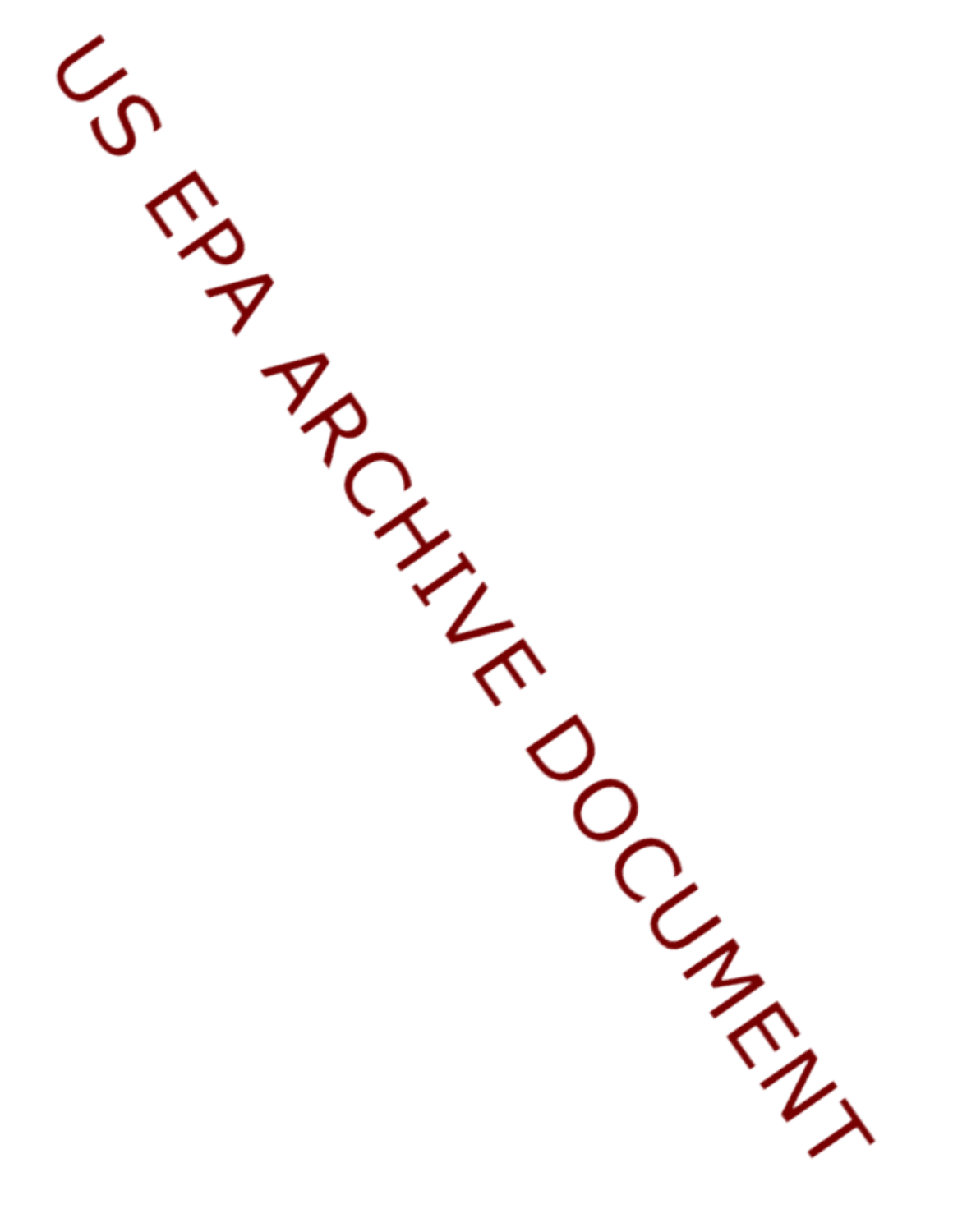## Kansas Steps Back from the Clean Water Act: The National Implications of Substitute for Senate Bill 20

*Abstract for Proposed Presentation to the United States Environmental Protection Agency for their National Symposium: Designating Attainable Uses for the Nation's Waters June 3-4, 2002, Marriott Wardman Park Hotel, Washington, D.C.* 

*by Charles M. Benjamin, Ph.D., J.D. Attorney at Law and Legislative/Conservation Coordinator*

**Kansas Chapter of the Sierra Club P.O. Box 1642, Lawrence, Kansas 66044-8642** *(785) 841-5902; (785) 841-5922 fax; (785) 550-4876 cell phone cmbenjamin@msn.com*

What Substitute For Senate Bill 204 Does

Substitute for Senate Bill 204, passed by the Kansas legislature and signed by the Kansas Governor in 2001, basically does two things.

 First it sets up a regime to "declassify" streams in Kansas. At a minimum a stream in Kansas would not be a stream unless it had a ten-year median stream flow equal to or in excess of 1 cubic foot per second. For those streams that DO NOT meet this minimum stream flow requirement the Kansas Department of Health and Environment (KDHE) must determine, by December 31, 2005, if threatened and endangered aquatic species actually exist and/or that pooling of water during periods of zero flow provide important refuges for aquatic life and permits biological recolonization in intermittently flowing segments.

KDHE must conduct cost/benefit analyses taking into account the economic and social impact of classifying stream segments. These analyses must indicate that the benefits of classifying these stream segments outweigh the costs of classifying these stream segments. The exception to these requirements would be at a point of discharge on a stream segment and downstream from where KDHE has issued an NPDES permit - however, this would NOT include NPDES permits for confined animal feeding operations.

Ephemeral streams, grass, vegetative or other waterways, culverts, or ditches, unless they had an NPDES point source discharger, would NOT be classified as stream segments. This is in spite of the fact that Federal courts have consistently said that even "dry arroyos" are "waters of the United States for purposes of the Clean Water Act."

KDHE must conduct Use Attainability Analyses (UAAs) on almost every stream in Kansas by Oct. 31, 2005. The purpose of these UAAs is to determine if the stream segments CAN support a contact recreation designation, unlike EPA's interpretation of the Clean Water Act that requires the state to show that stream segments CANNOT support primary contact recreation criteria.